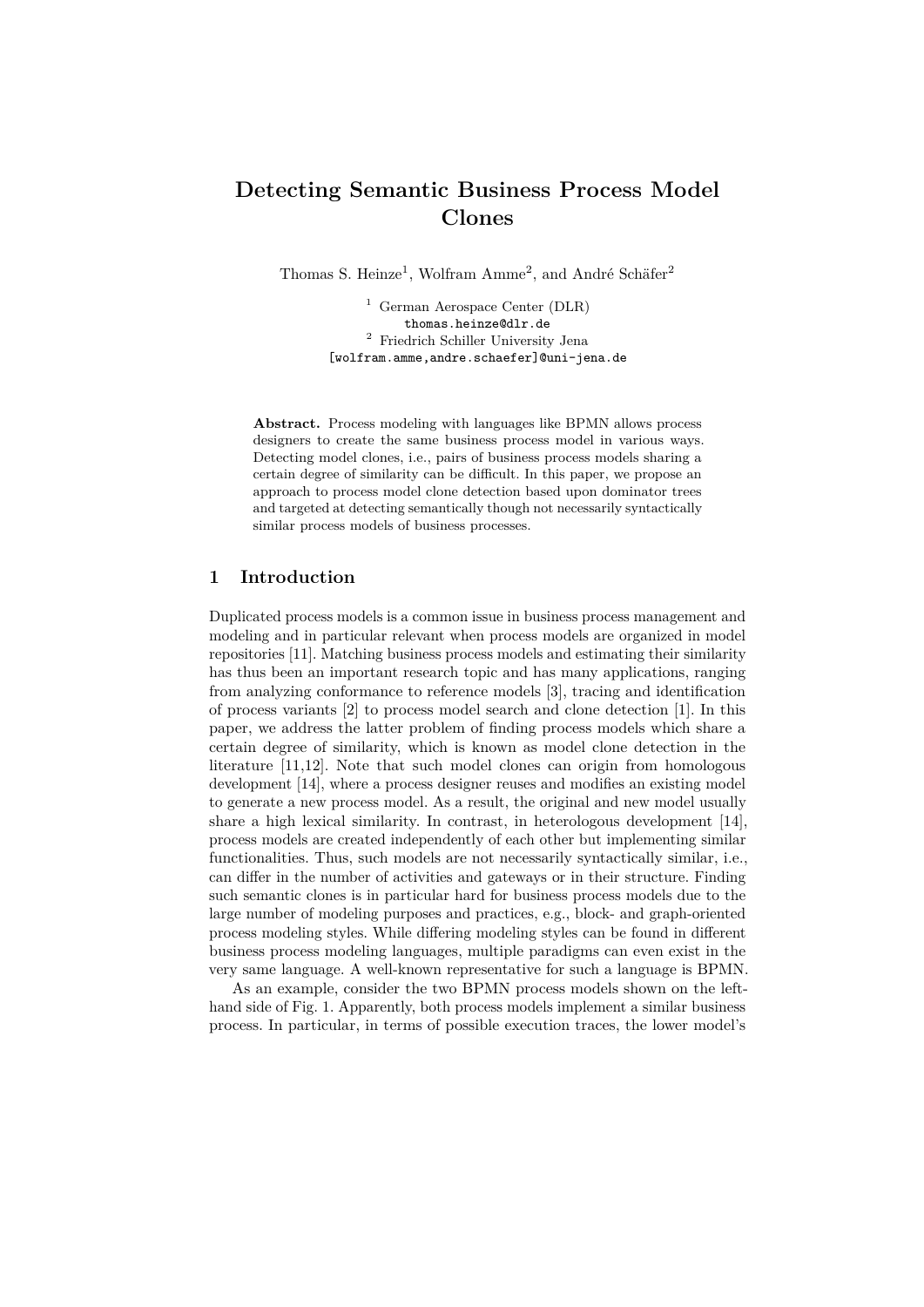<span id="page-1-0"></span>

Fig. 1. Business process models (left) and dominator tree (right)

behavior is a subset of the upper model's behavior (activity *G* can precede activity  $F$  in the upper model in contrast to the lower model). Estimating the models' similarity and therefore identifying them as model clones is though not straightforward due to the more graph-oriented modeling style of the upper model and the more block-oriented style of the lower model. Such a pair of process models is known as a semantic model clone, i.e., two process models which have similar behavior but do not necessarily share the same syntax and structure [\[12\]](#page-3-4).

#### **2 Process Model Clone Detection**

In order to identify semantic model clones, we propose a model clone detection method based on dominator trees [\[10\]](#page-3-6). Dominator trees provide for an abstraction of process control flow and therefore encode the dominance relation of flow graphs. A node *n* in a flow graph is said to dominate another node *m*, iff *n* comes before *m* on every path from the flow graph's start node to *m*. Note that this relation can be efficiently computed for flow graphs using data flow analysis, also for workflow graphs [\[4,](#page-3-7)[8\]](#page-3-8). Each node and its immediate, i.e., closest dominating node then results in an edge in the dominator tree. The same dominator tree represents both the example models and is shown on the right-hand side of Fig. [1.](#page-1-0) As can be seen, the dominator tree comprises guaranteed happens-before relations between the models' activities, while abstracting from the process models' structure.

In order to allow for an efficient comparison of process models, dominator trees are encoded into sets of integer sequences. In this way, standard metrics, e.g., Hamming or edit distance, can be used for their comparison. If the thus computed difference between two process models does not exceed a certain threshold value, the models are considered to be a model clone. For the encoding, each path of a dominator tree, starting at its root node and ending at a leaf node, is mapped to a sequence of integers, yielding a set of integer sequences. For the dominator tree in Fig. [1,](#page-1-0) this would mean to encode the five paths [*A, B, D*], [*A, B, E, F*], [*A, B, H*], [*A, B, G*], and [*A, C*]. As the two example process models share the same dominator tree shown in Fig. [1,](#page-1-0) they are identified as model clone. Also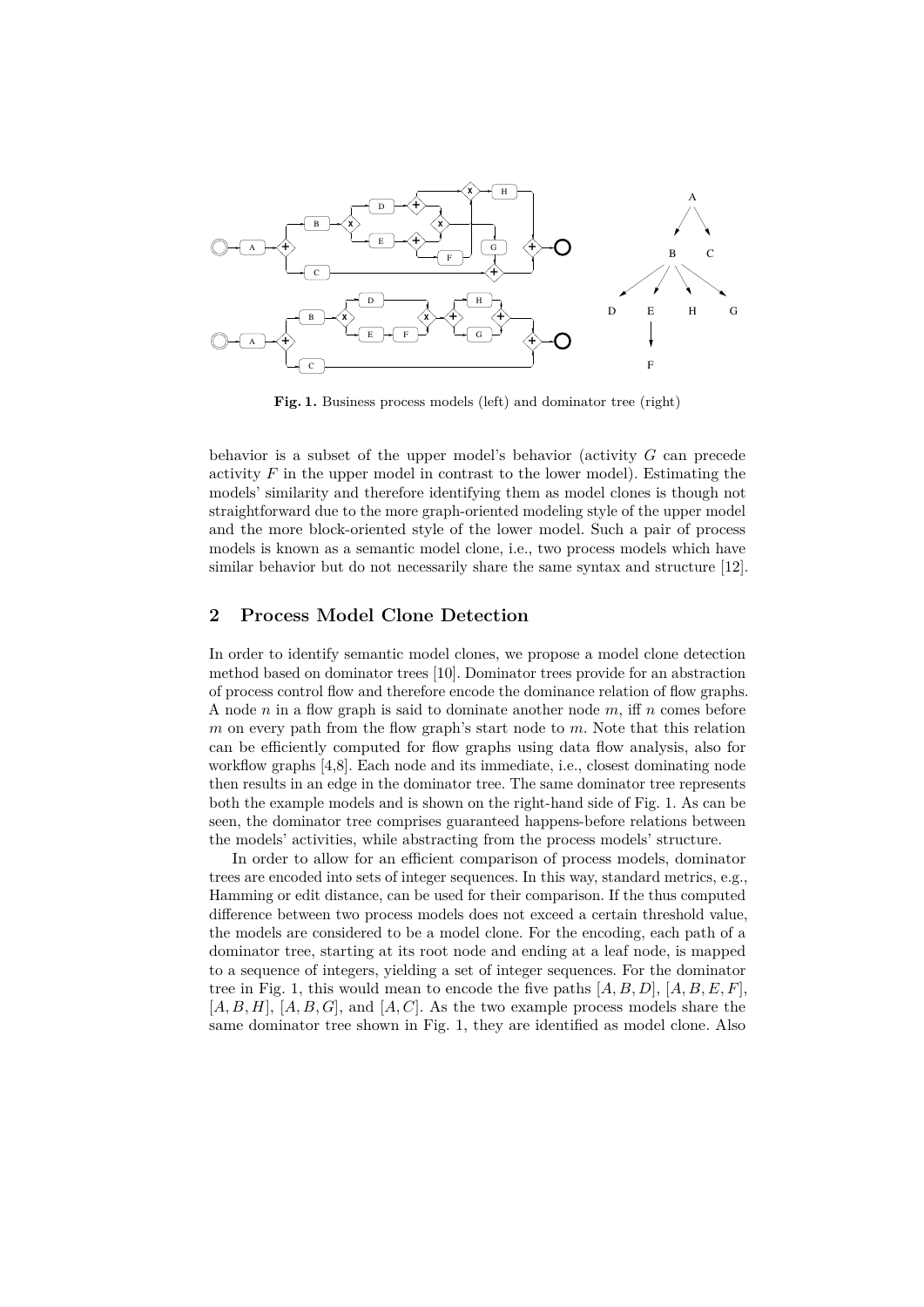considering modifications like adding, modifying, or removing a single or a small number of nodes in one of the models, as in case of homologous development, would only slightly affect their encoding and the result of their comparison.

Control flow is an integral part of a business process model, but its other aspects have to be considered as well. While the encoding of dominator trees introduced above does not cover the analysis of node labels by itself, stemming, bag-of-words, word embeddings, and other related methods [\[6](#page-3-9)[,11\]](#page-3-0) can be integrated into our approach. In this way, the encoding becomes more permissive in the presence of differing node labels, as is common in business process models. Furthermore, the pre-processing of node labels by means of Static Single Assignment Form  $[4,8]$  $[4,8]$  helps in including aspects of process data in the encoding  $[4]$ . The thorough study of an optimal encoding is subject to our future work.

### **3 Related Work**

Business process model similarity estimation and matching has been a frequent topic in research. Due to space constraints, we refer to the survey in [\[11\]](#page-3-0) for a comprehensive overview. Respective approaches can be categorized into: syntactical, structural, behavioral methods and approaches based upon human judgement. Syntactical methods compare process models based on the therein used labels, e.g., as in [\[6\]](#page-3-9). Structural methods use process models as graphs for estimating their similarity, e.g., calculating the graph edit distance or isomorphisms [\[1\]](#page-3-3). Behavioral methods instead use process execution traces or logs to compare process models, e.g., measuring the longest common subseqence [\[3\]](#page-3-1). Note that our proposed method aligns between both, as it does not rely on the actual process modeling structure. In this way, we avoid the usually costly analysis of process behavior but are still able to abstract from modeling styles and practices. The comparison with behavioral methods and analysis of the tradeoff between precision and scalability to large process model repositories is subject to future work. In a way, our method reminds of causal footprints [\[2\]](#page-3-2) or behavioral profiles and footprints [\[7,](#page-3-10)[13\]](#page-3-11). Remember that dominator trees encode the guaranteed happens-before relation of activities. Behavioral profiles and footprints are based on execution traces and the direct or eventual successor relation of activities therein, respectively. Measuring similarity is then conducted using the relations' Jaccard index for two process models, or an execution log and a process model. In general, the major part of research on clone detection addresses source code. However, some approaches have been considering clone detection for model-based languages besides business process modeling languages, e.g., UML [\[12\]](#page-3-4).

## **4 Next Steps**

We are interested in implementing the proposed method in a system for detecting semantic BPMN model clones, e.g., starting with the existing control flow analyses available in mojo [\[9\]](#page-3-12). The implementation would allow us for experimenting with various optimizations and parameters, including differing metrics and encodings.